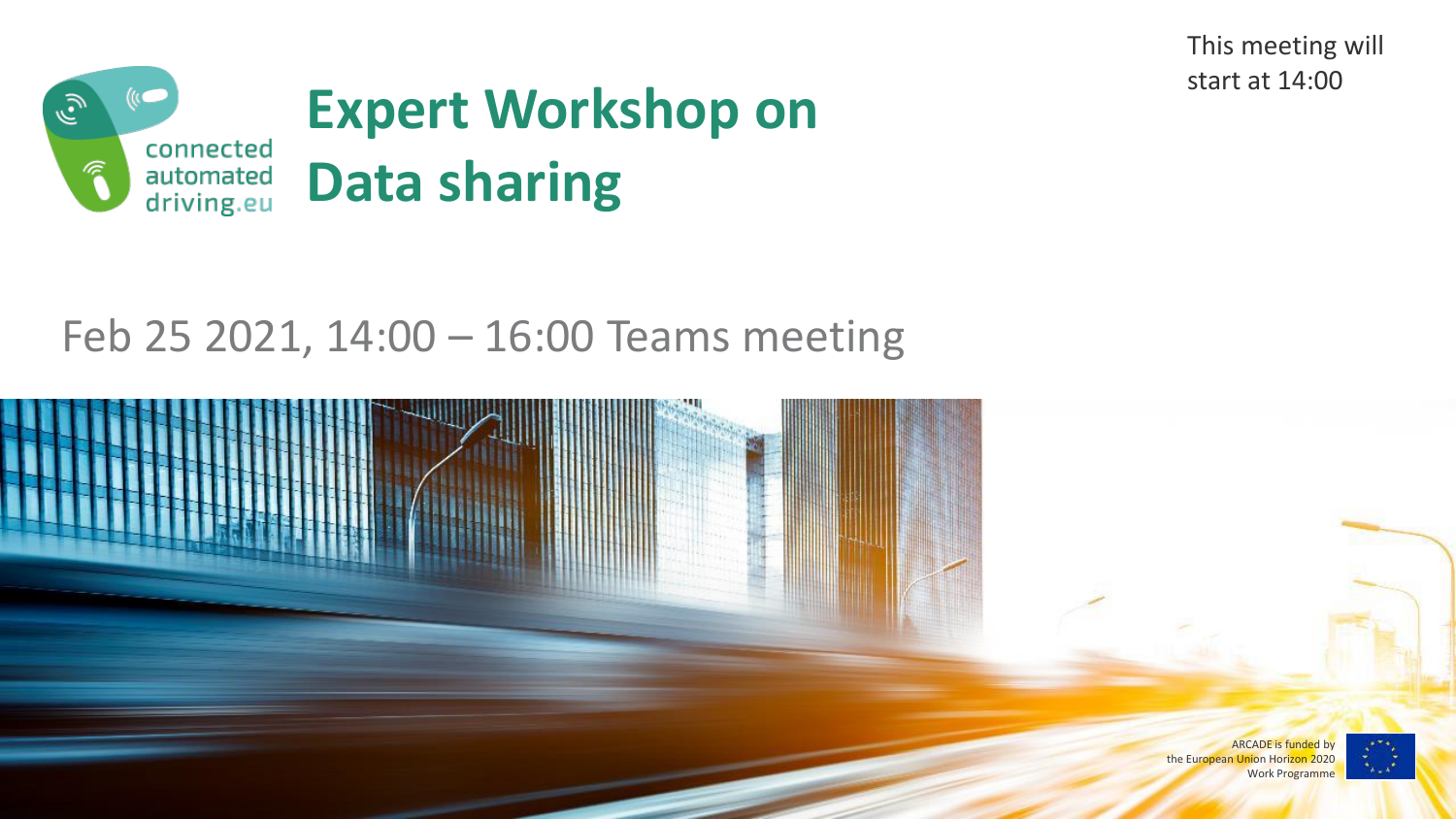### **Agenda afternoon workshop**

- 14:00 Way of working
	- Assignment of topics from morning to break-outs
- 14:10 Start of break-outs
- 15:40 Plenary: Wrap up
	- [Padlet](https://universityofleeds.padlet.org/ybarnard/tfqelqzfgd721f1k) discussion: Directions for the future
- 16:00 Meeting end

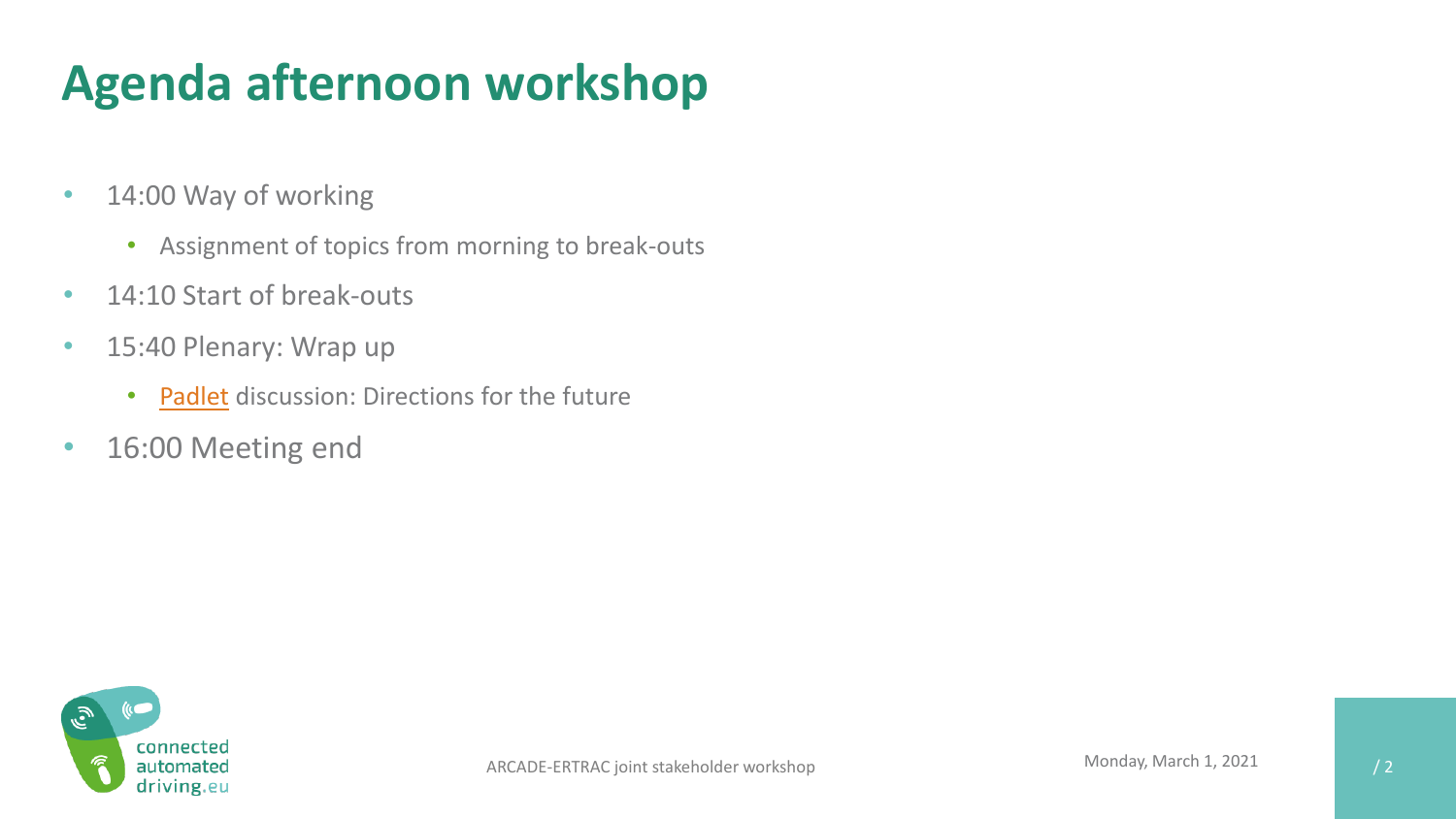# **Break-outs** Teams / 25 October 2021



ARCADE-ERTRAC joint stakeholder workshop which is a set of the set of the set of the set of the set of the set of the set of the set of the set of the set of the set of the set of the set of the set of the set of the set o

Monday, March 1, 2021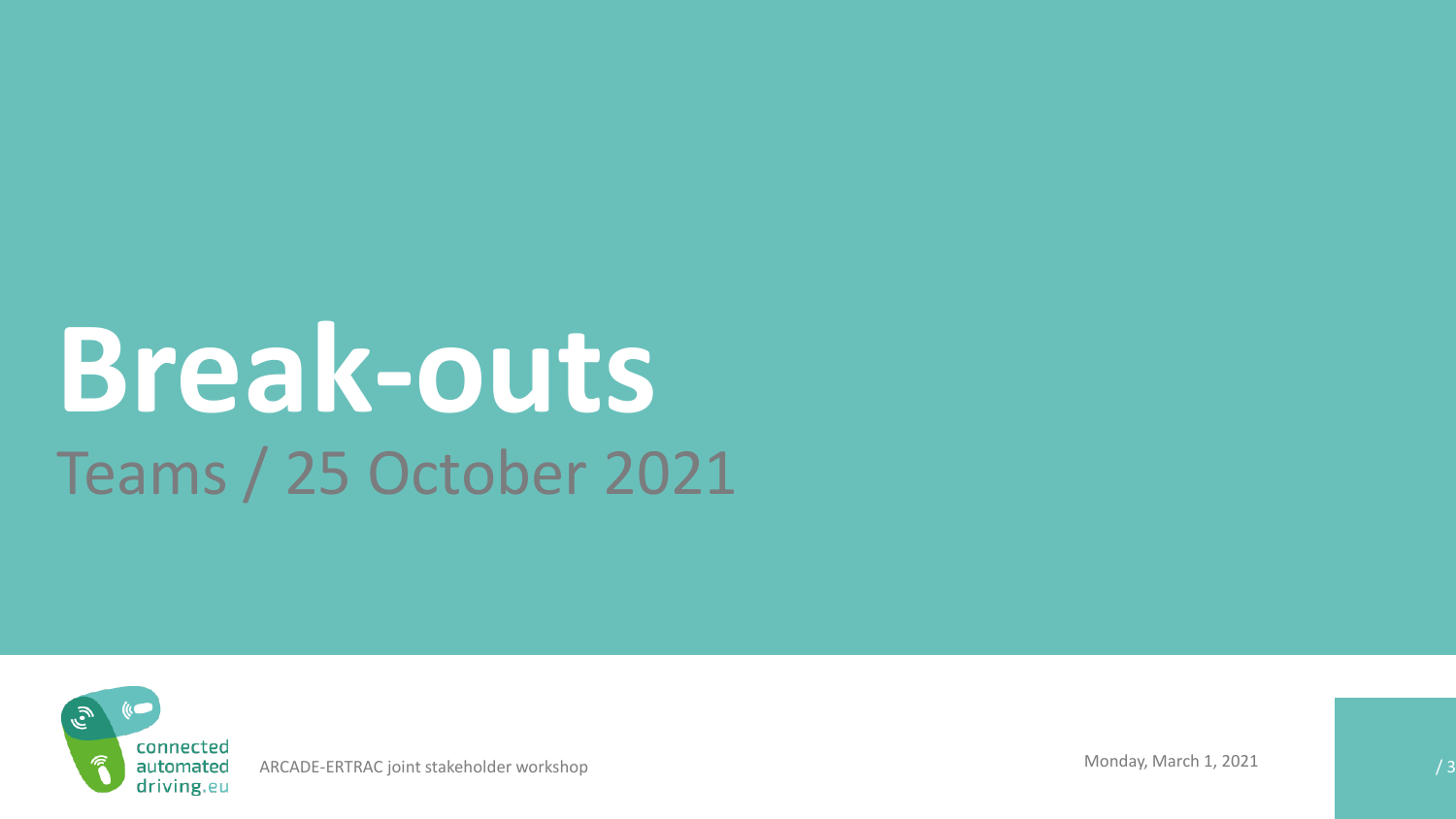## **Way of working for afternoon**

- Break-outs:
	- Going to break-out: see link in your mail
	- Questions: Chat box
	- Only speakers use camera
	- Interaction mostly through Padlet (depending on break-out)
	- Moderator may invite to use your microphone to explain
	- If you leave the break-out session, you will return to plenary session automatically (Resume)
	- Break-out sessions will be recorded
- Wrap-up: return to plenary afternoon sesison





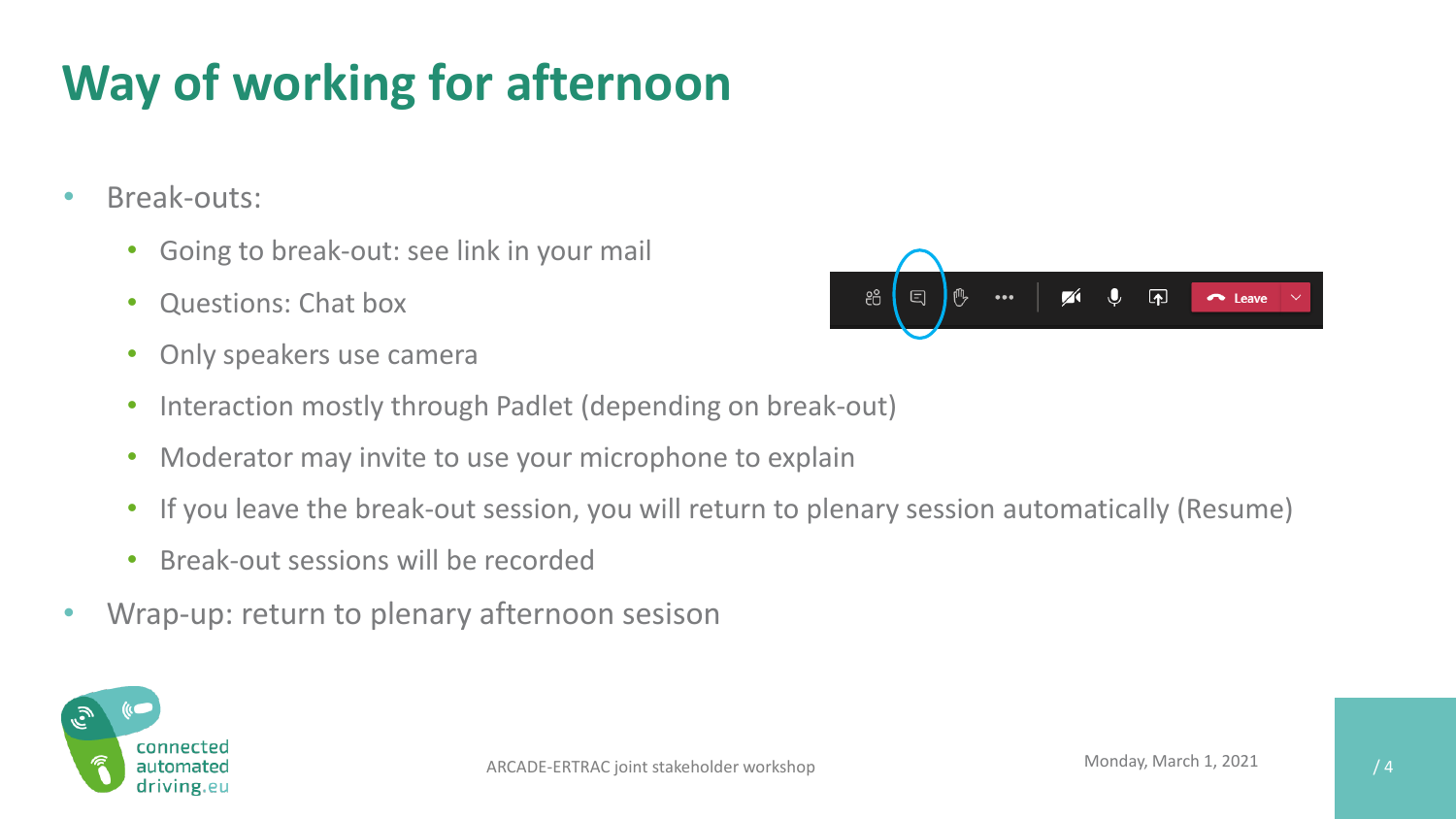#### **Break-outs**

- 1. Principles for industry [data sharing](https://teams.microsoft.com/l/meetup-join/19%3ameeting_ZGViODY0MmQtZGFlNS00NzE0LWI2NWItYTNmNDU4ZGNhODIx%40thread.v2/0?context=%7b%22Tid%22%3a%22e0f33cba-79f5-4662-82e7-0e536cda1232%22%2c%22Oid%22%3a%22bd7ce8dc-ec57-40ab-9f41-7b4ab6b3a3b2%22%7d) Sytze Kalisvaart, Yvonne Barnard
- 2. [In-vehicle data selection](https://teams.microsoft.com/l/meetup-join/19%3ameeting_NmZkNjAzNTQtZDQ3Ni00MTI5LTlkMTMtN2FmYWQ0N2Q4MzAw%40thread.v2/0?context=%7b%22Tid%22%3a%22e0f33cba-79f5-4662-82e7-0e536cda1232%22%2c%22Oid%22%3a%22bd7ce8dc-ec57-40ab-9f41-7b4ab6b3a3b2%22%7d) and analysis Adrian Zlocki, Johannes Hiller
- 3. [GDPR in practise](https://teams.microsoft.com/l/meetup-join/19%3ameeting_YjViNmJkZGItOTAwYS00YzIyLWI4MTYtMzFjZDA3Zjg2ZTAy%40thread.v2/0?context=%7b%22Tid%22%3a%22e0f33cba-79f5-4662-82e7-0e536cda1232%22%2c%22Oid%22%3a%22bd7ce8dc-ec57-40ab-9f41-7b4ab6b3a3b2%22%7d)

Erik Svanberg, Jo-Ann Pattinsson

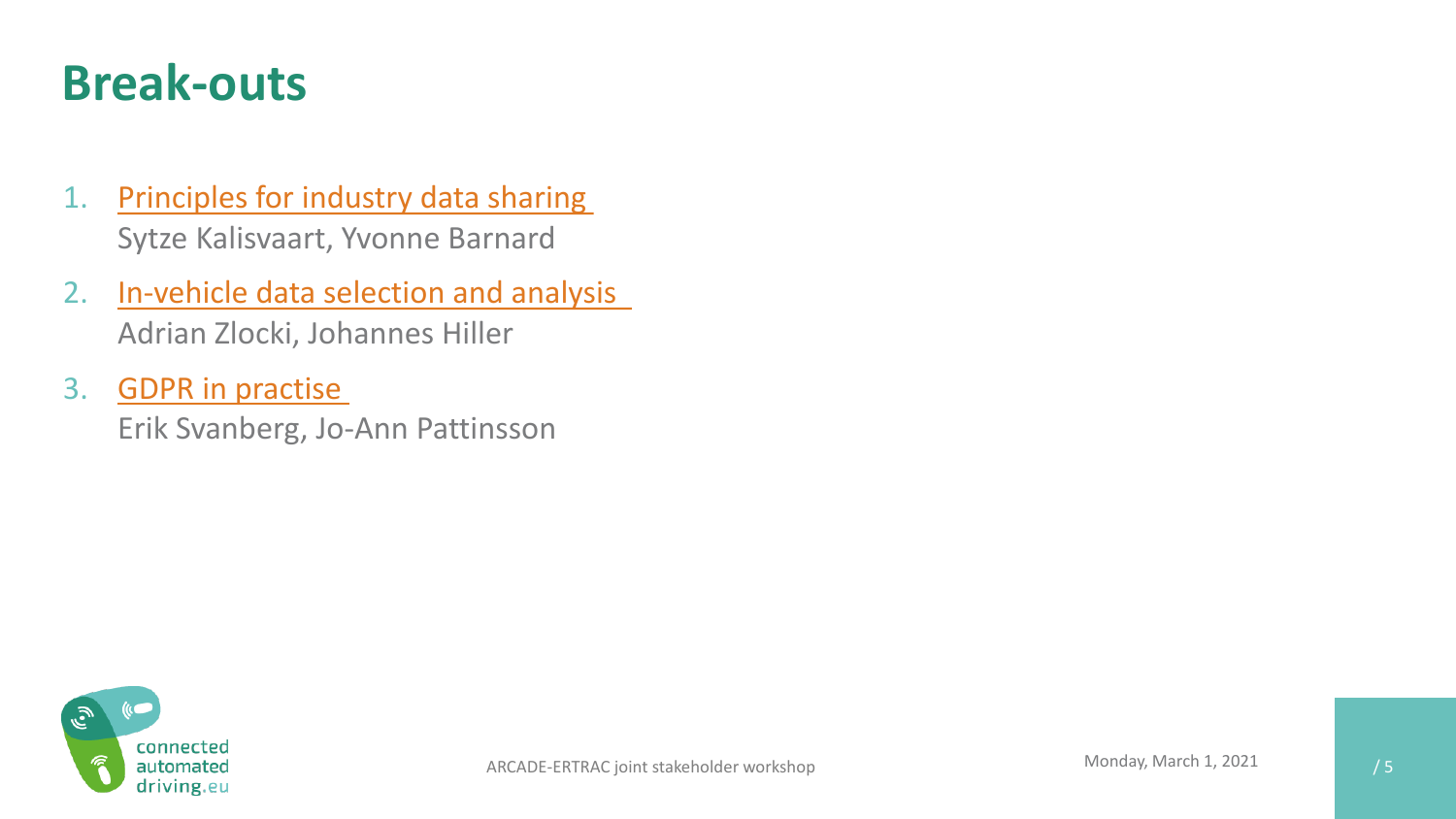#### **Assignment of morning topics: Break-out 1**



Data monetization (who pays for what data?) Data value chains and revenue sharing with all the contributors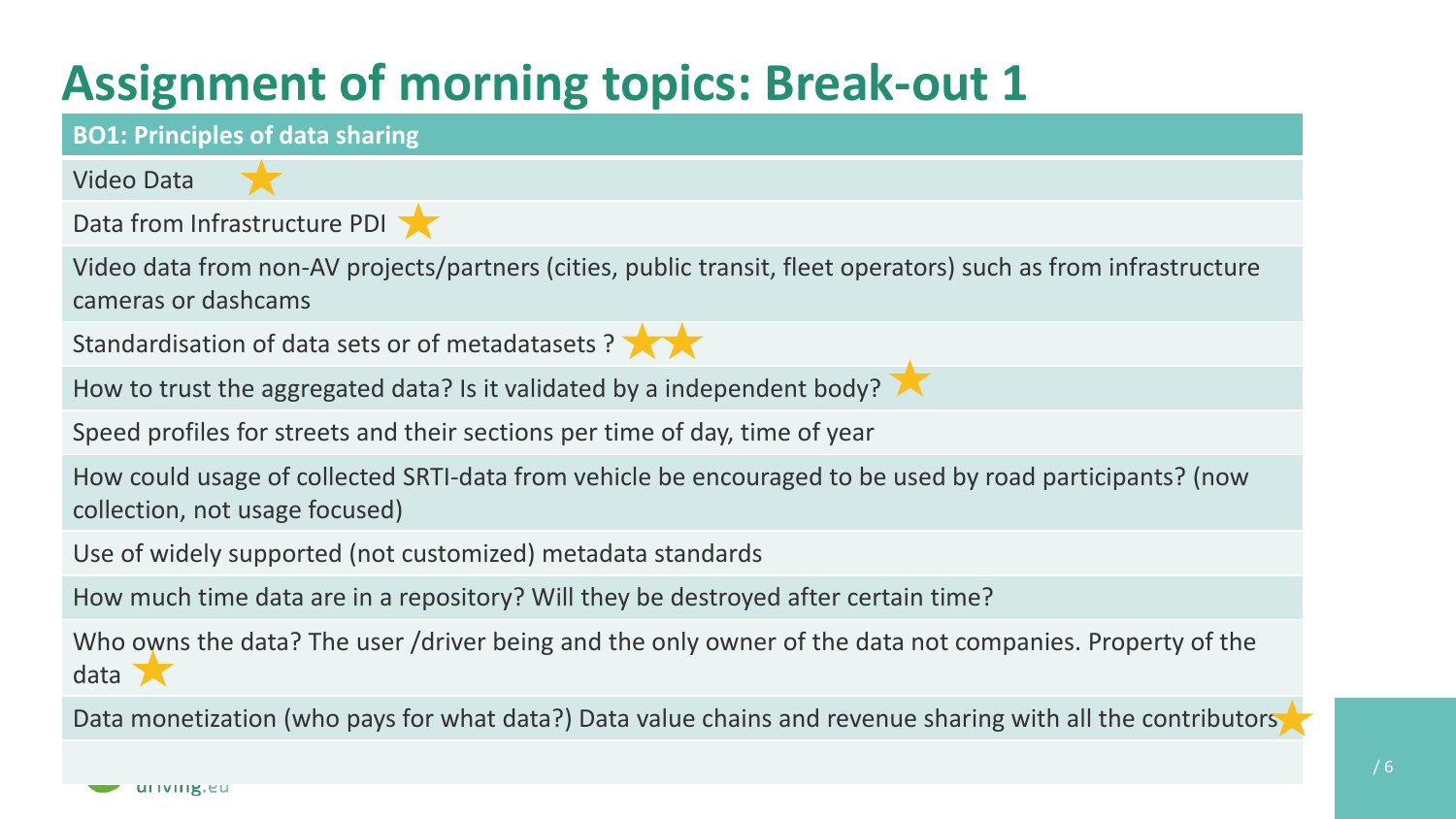### **Assignment of morning topics: BO1**

#### **BO1: Principles of data sharing**

Effective anonymization

Why having each OEM defining its HD map for Automated driving while we could bring data together in one more centralised data map where each OEM adds his own flavour in their own HD maps

How non personal data is addressed within the automated driving environment? and how it was managed in existing projects like Udrive? Autopilot? and L3 pilot?

Data Governance and Regulatory Sandbox to test data sharing

Rules for data usability and re-usability to avoid misuse of data.

What is the purpose (final objective) of data sharing (for AD and/or Smart Mobility)?

Link to GAIA-X. Link to Mobility Data Space (EU initiative). International perspective. Data exchange with China or US

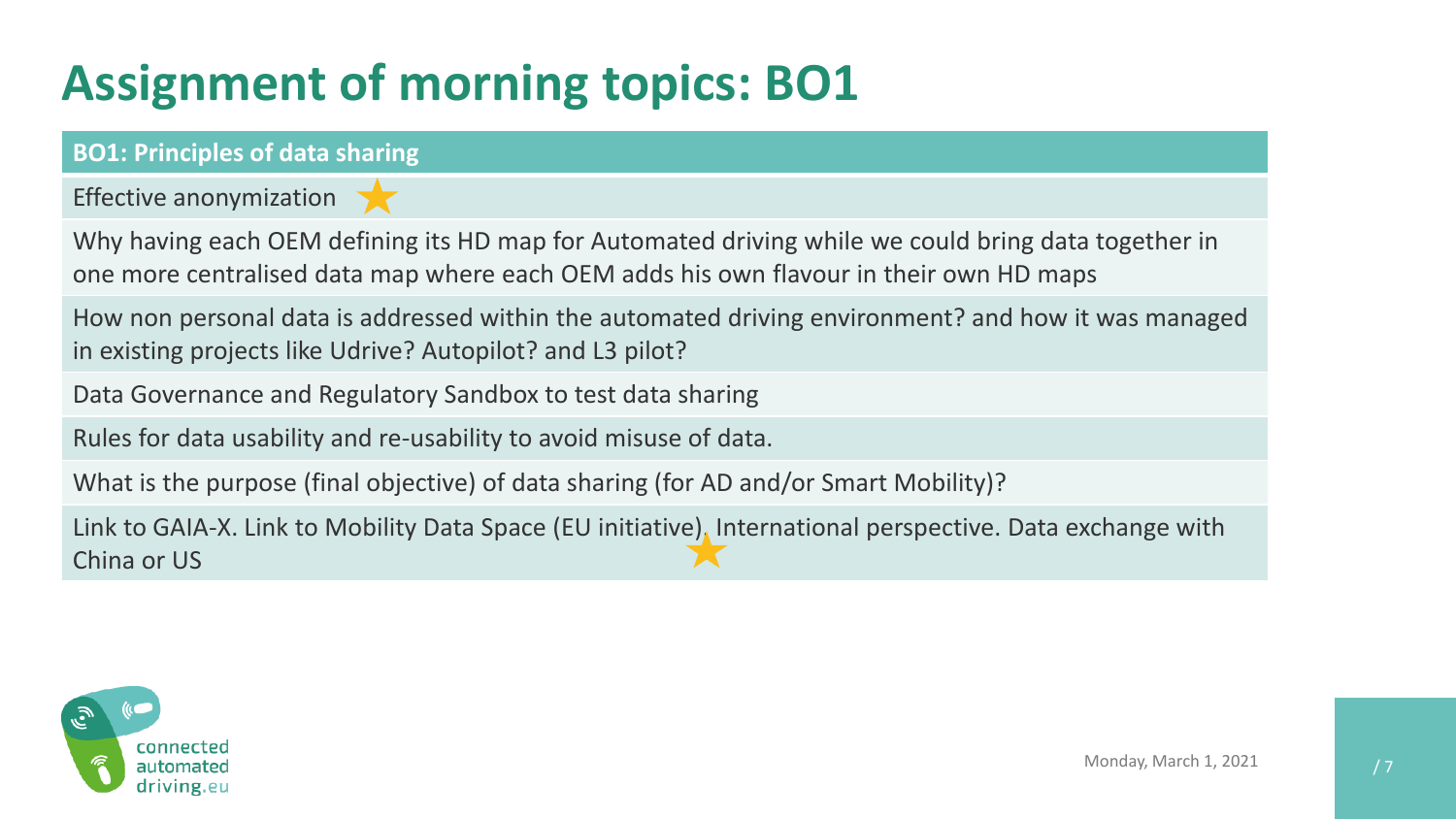## **Assignment of morning topics: BO2**

**BO2: In-vehicle selection and analysis**

Video Data

Use of widely supported (not customized) metadata standards

How much time data are in a repository? Will they be destroyed after certain time?

Who owns the data. Property of the data

The user /driver being and the only owner of the data not companies

Link to Mobility Data Space (EU initiative) international perspective. Data exchange with China or US

Effective anonymization

How non personal data is addressed within the automated driving environment? and how it was managed in existing projects like Udrive? Autopilot? and L3 pilot?

What is the purpose (final objective) of data sharing (for AD and/or Smart Mobility)?

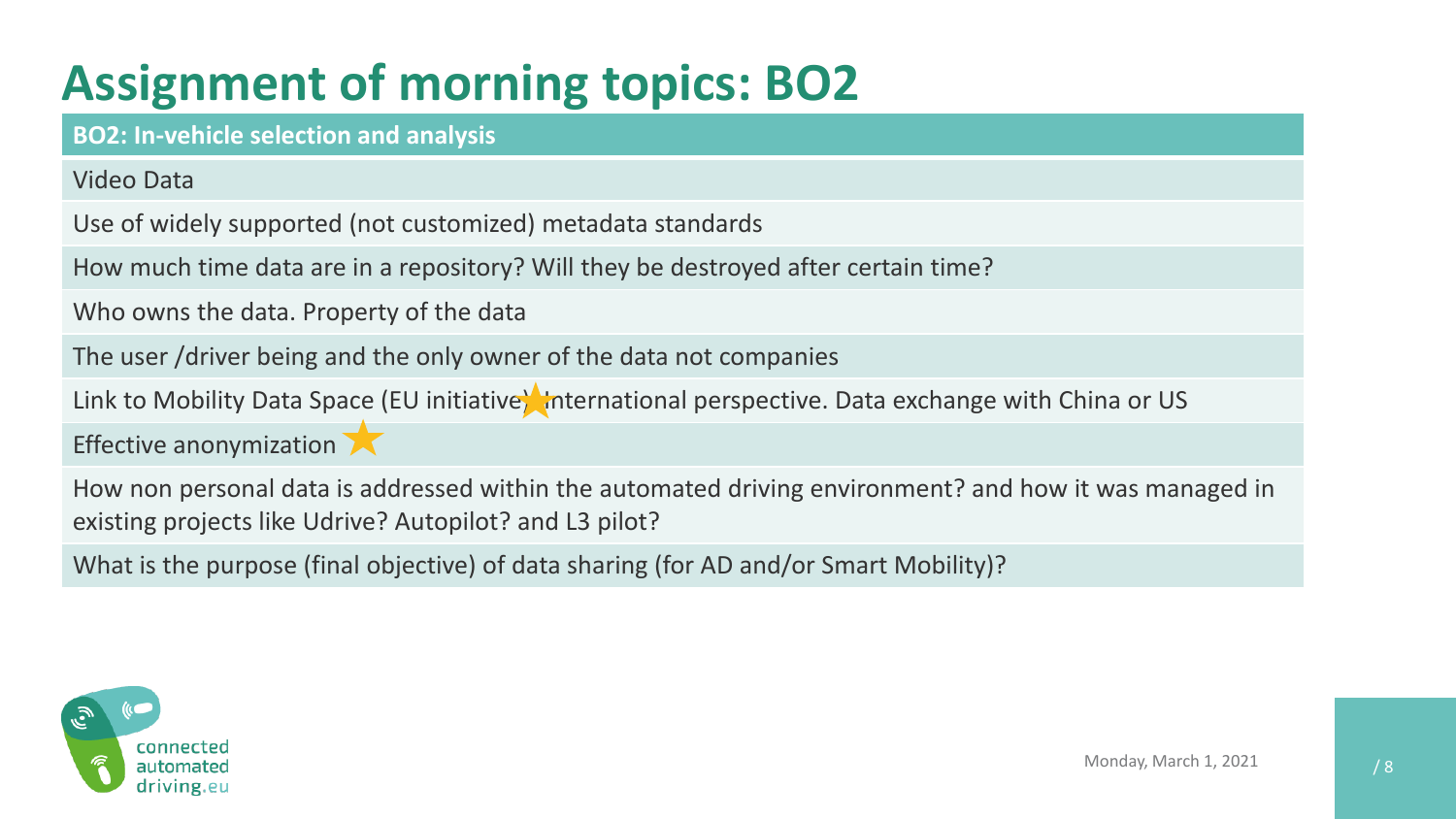## **Assignment of morning topics: break-out 3**



What is the purpose (final objective) of data sharing (for AD and/or Smart Mobility)?

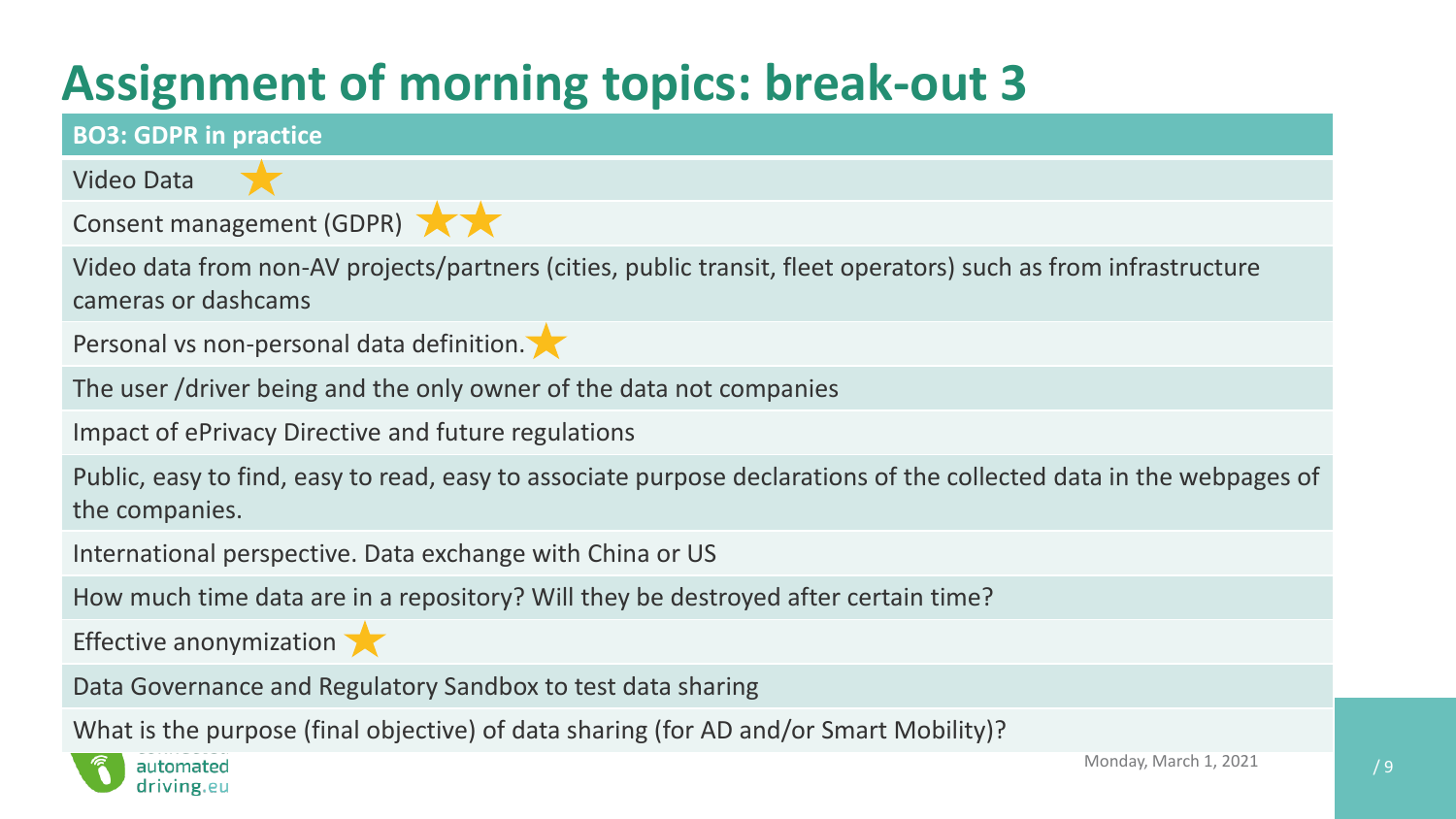#### **Let's move to the break-outs**

See your e-mail for links

- 1. Principles for industry [data sharing](https://teams.microsoft.com/l/meetup-join/19%3ameeting_ZGViODY0MmQtZGFlNS00NzE0LWI2NWItYTNmNDU4ZGNhODIx%40thread.v2/0?context=%7b%22Tid%22%3a%22e0f33cba-79f5-4662-82e7-0e536cda1232%22%2c%22Oid%22%3a%22bd7ce8dc-ec57-40ab-9f41-7b4ab6b3a3b2%22%7d) Sytze Kalisvaart, Yvonne Barnard
- 2. [In-vehicle data selection](https://teams.microsoft.com/l/meetup-join/19%3ameeting_NmZkNjAzNTQtZDQ3Ni00MTI5LTlkMTMtN2FmYWQ0N2Q4MzAw%40thread.v2/0?context=%7b%22Tid%22%3a%22e0f33cba-79f5-4662-82e7-0e536cda1232%22%2c%22Oid%22%3a%22bd7ce8dc-ec57-40ab-9f41-7b4ab6b3a3b2%22%7d) and analysis Adrian Zlocki, Johannes Hiller
- 3. [GDPR in practise](https://teams.microsoft.com/l/meetup-join/19%3ameeting_YjViNmJkZGItOTAwYS00YzIyLWI4MTYtMzFjZDA3Zjg2ZTAy%40thread.v2/0?context=%7b%22Tid%22%3a%22e0f33cba-79f5-4662-82e7-0e536cda1232%22%2c%22Oid%22%3a%22bd7ce8dc-ec57-40ab-9f41-7b4ab6b3a3b2%22%7d) Erik Svanberg, Jo-Ann Pattinsson
- Afterwards, return to this [plenary session](https://teams.microsoft.com/l/meetup-join/19%3ameeting_ZWYwMWVlNzMtZGE4NC00OTVkLWE1ODMtMWU0NzU5YTQ0YmMz%40thread.v2/0?context=%7b%22Tid%22%3a%22e0f33cba-79f5-4662-82e7-0e536cda1232%22%2c%22Oid%22%3a%22bd7ce8dc-ec57-40ab-9f41-7b4ab6b3a3b2%22%7d)
- Lost all mails? See chat box for links

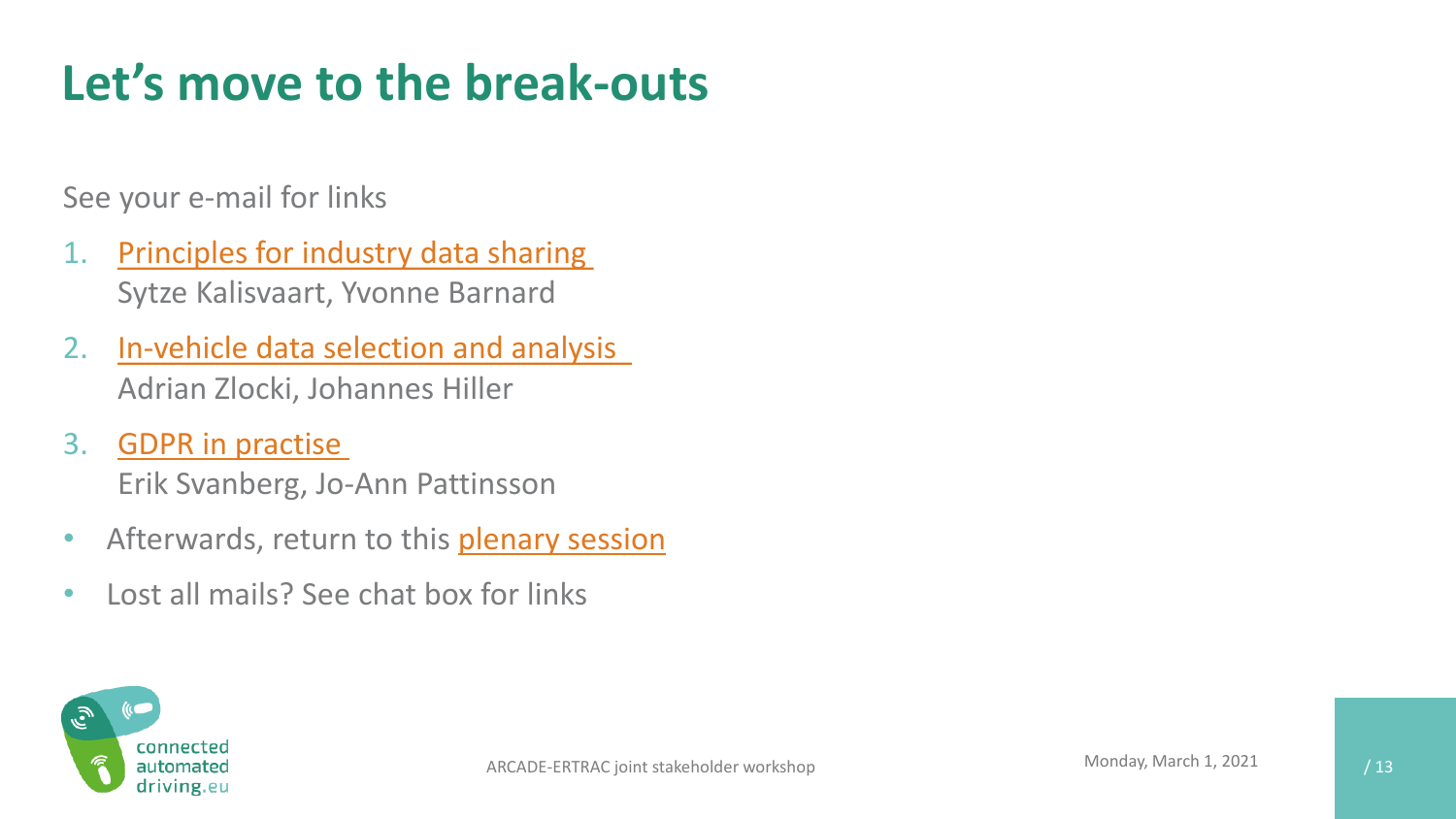# **Wrap and next steps** Teams / 25 Feb 2021



ARCADE-ERTRAC joint stakeholder workshop and a state of the control of the MOND MONDAY, March 1, 2021 And the control of the control of the control of the control of the control of the control of the control of the control

Monday, March 1, 2021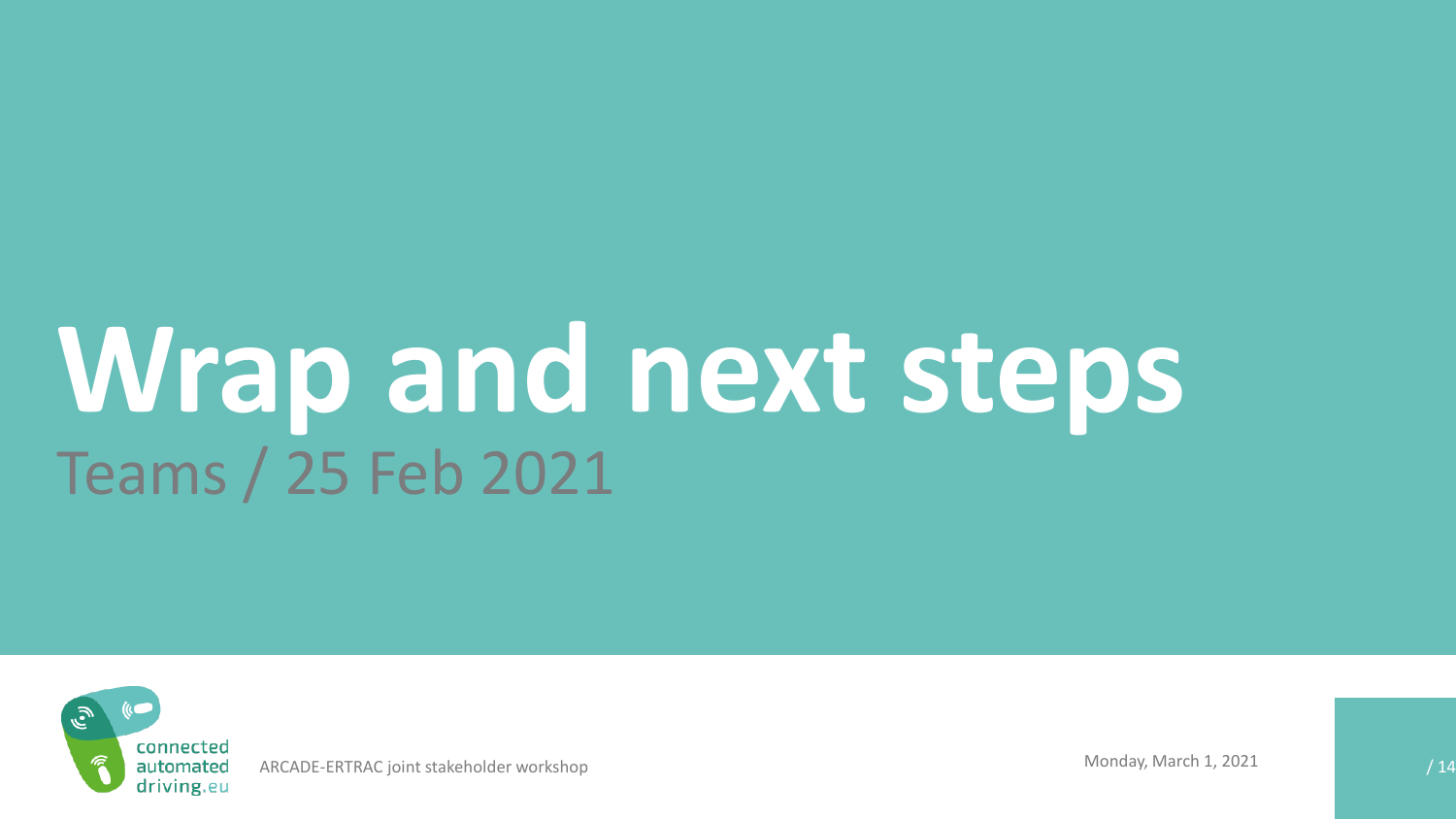#### **Wrap-up and next steps**

• [Wrap-up slides](https://erticobe.sharepoint.com/sites/ARCADE/Meetings%20%20Events/20210225%20Stakeholder%20workshop%20Data%20sharing/Wrapup%20breakouts%2025feb21.pptx?web=1)



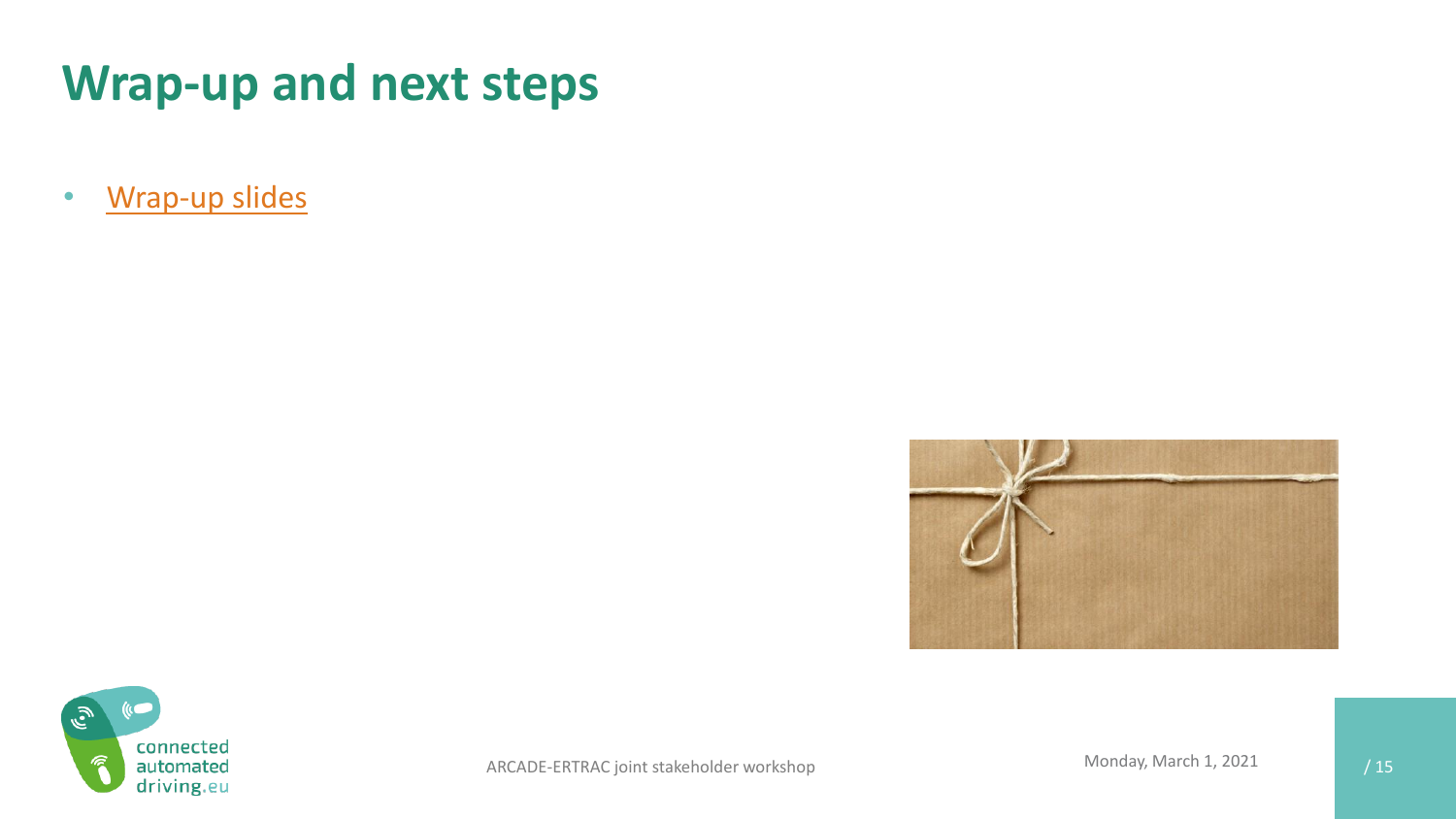#### **Conclusions Break-out 1**



- What can be shared: Accident videos are often considered more critical in terms of data privacy but arguably most important data for safety research
- Aggregation:
	- Translate into scenarios and labelled driving sections
	- You need more apart from scenarios for a full system assessment
- Conditions for sharing
	- Depending on who pays for the data collection: if public funds were used, data should be public
	- Ego vehicle is not analysed by external parties
	- Clarify data sharing rules at start of partnership
- Public safety findings
	- Perhaps an approach similar to software vulnerabilities exposure can be used [\(CVE\)](https://cve.mitre.org/about/index.html)
- Best practices
	- Publicly disclose what data is or will be collected
	- If the data already exists: inform the (prospective) data user about why the data was gathered and what the data was gathered for

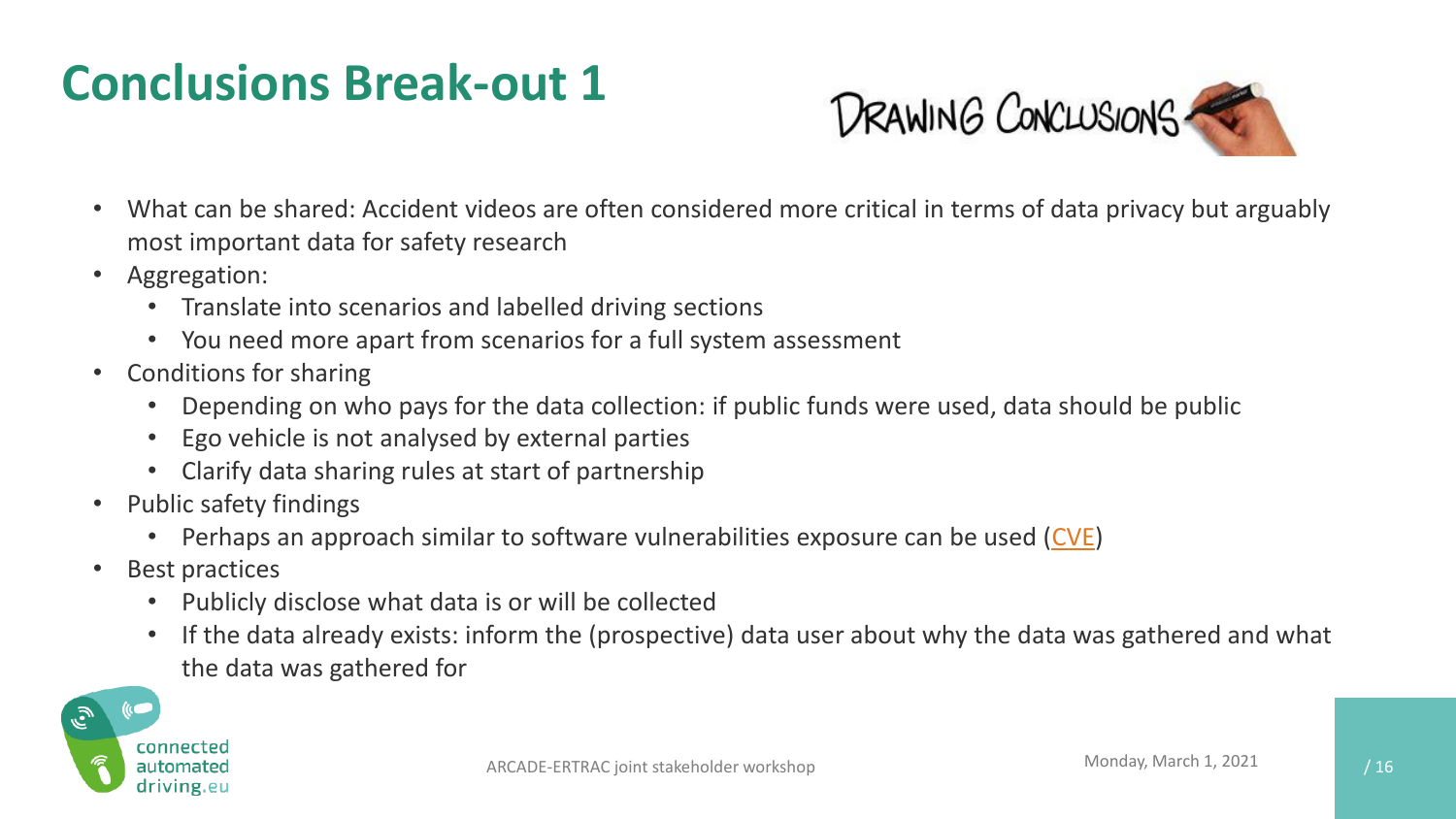#### **Wrap-Up BO2**

- **15 persons in Bo**
- **Make aware of and re-use of existing data formats**
- **ASAM activities is something that projects should have in mind**
- **There seems to be a clear separation between engineers and legal entities.**
- **Should public authorities provide HD maps for their public roads?**
- **When is raw data needed? When aggregated? What frequencies?**
- **For in-vehicle processing, pre-selection and aggregation needs to be done**
- **When collecting data in the vehicle, we are mostly limited to one use-case**
- **Data sharing in real-time has other requirements**

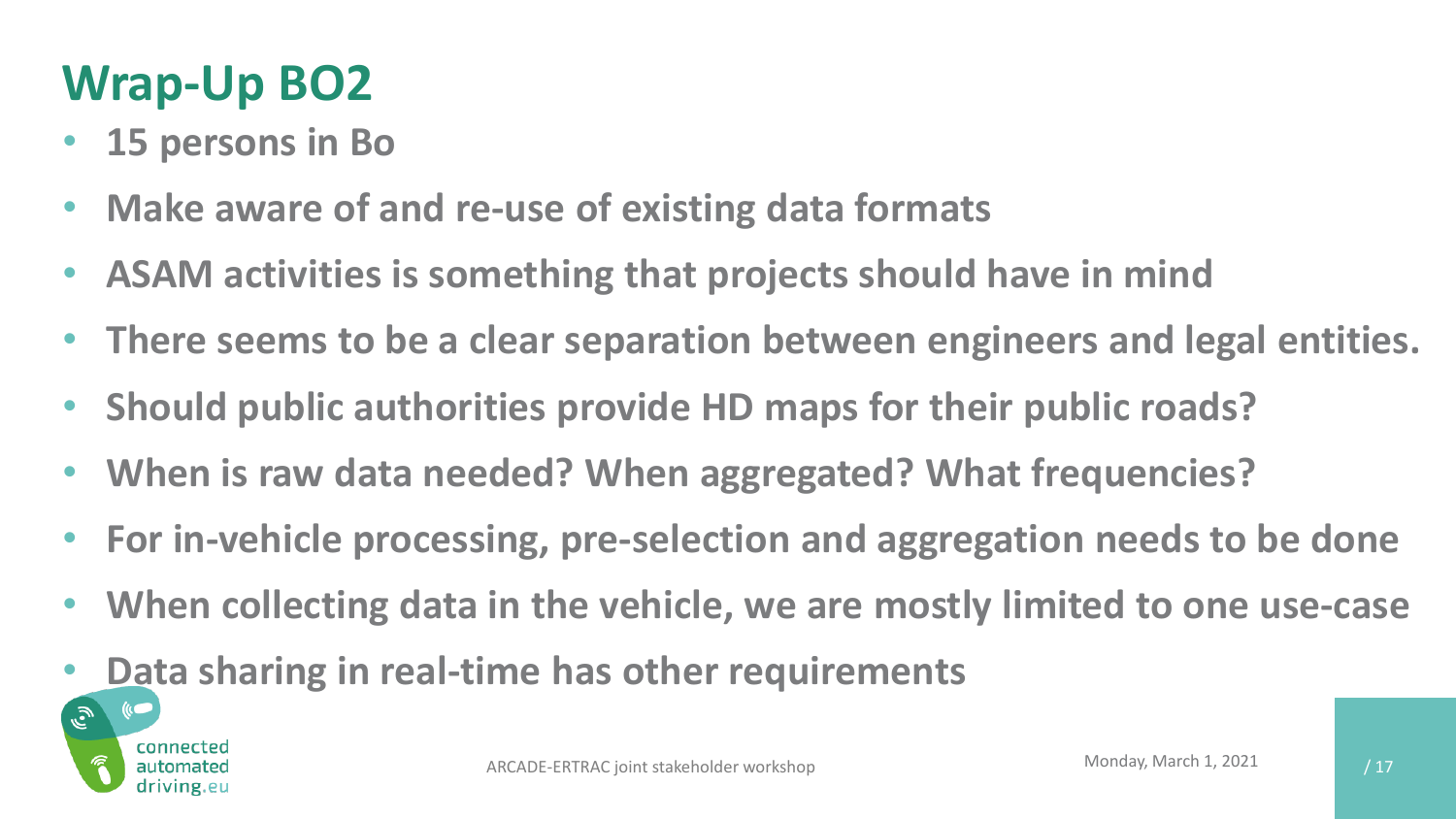

**Moderators:** Dr Jo Pattinson University of Leeds

Erik Svanberg **SAFER** 

#### ARCADE Data Sharing in Research WRAP UP

#### Breakout 3: GDPR in practice

- ❖ Challenges in sharing personal data- video data
- Using GDPR as an excuse not to share?
- ❖ Academic/research exceptions
- ❖ Data minimization deep-fakes in vehicles
- ❖ Companies worried they have not their IT and org measures in place- reluctance
- Reluctant to trust non EU countries
- ❖ Regulatory Sandbox
- ❖ Participant Consent- consent chains
- ❖ Privacy notice linked to a website that advises re secondary purposes
- ❖ Asking permission in the vehicle
- ❖ T&C for consent too many to compute
- ❖ Default preferences for data sharing

preferences instead of agreeing every